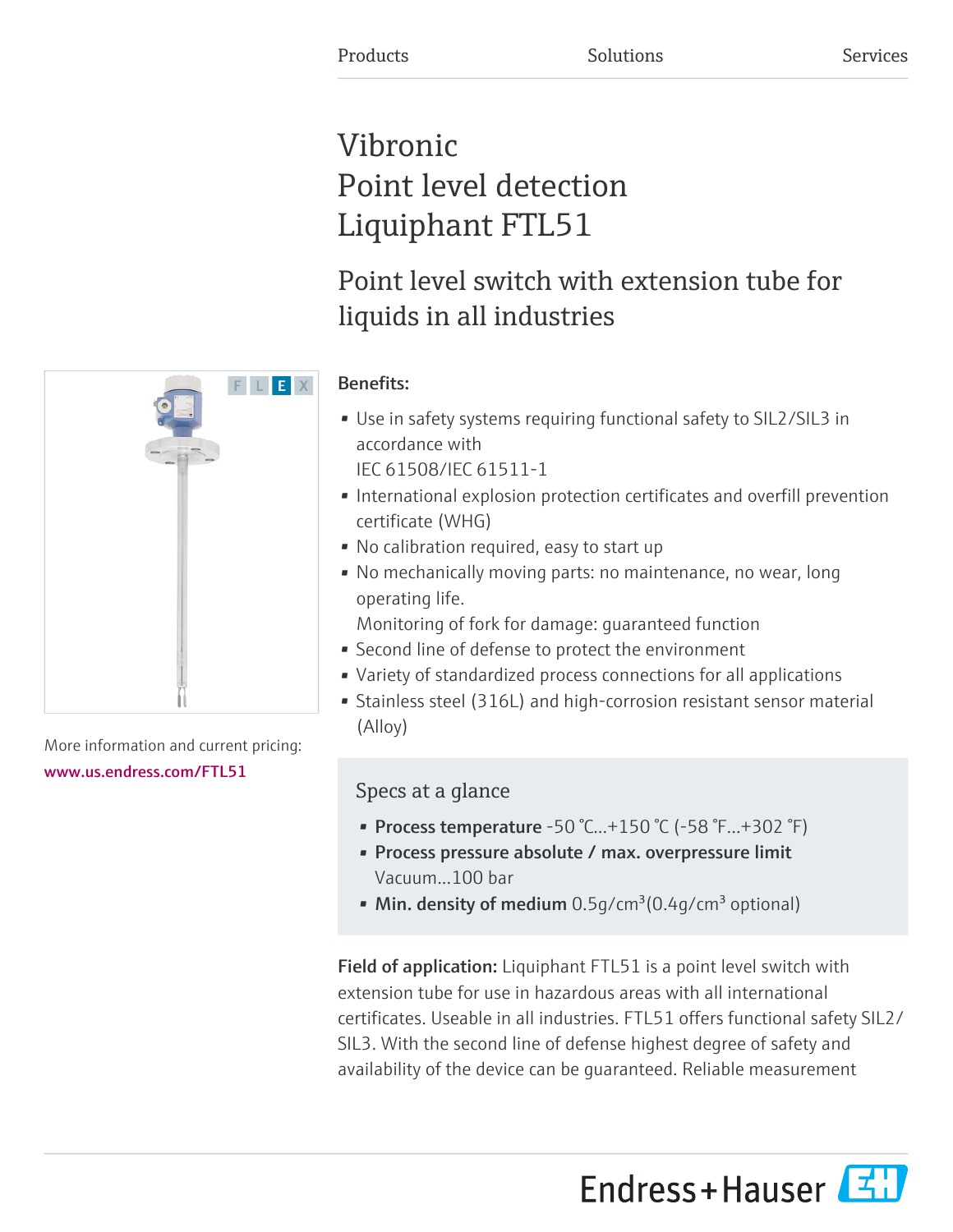values, not affected by: changing media properties, flow, turbulences, gas bubbles, foam, vibrations or build-up.

# Features and specifications

Density Measuring principle

Vibration Density

#### Characteristic / Application

Liquiphant M Density with Density Computer FML621 Temperature and pressure measurement Modular housing concept Wide range of process connections Pipe extension up to 3 m (6 m option)

#### Supply / Communication

Transmitter power supply (MUS)

#### Ambient temperature

-50...70°C -50...60°C for hazardous applications

#### Process temperature

0...80°C (validity of accuracy data) -50...0°C / 80...150 °C (with reduced technical data)

#### Process pressure absolute

0...25 bar >25..100 bar (with reduced technical data)

#### Wetted parts

316L/C4

#### Sensor length

115...3000 mm >3000...6000 mm (Option)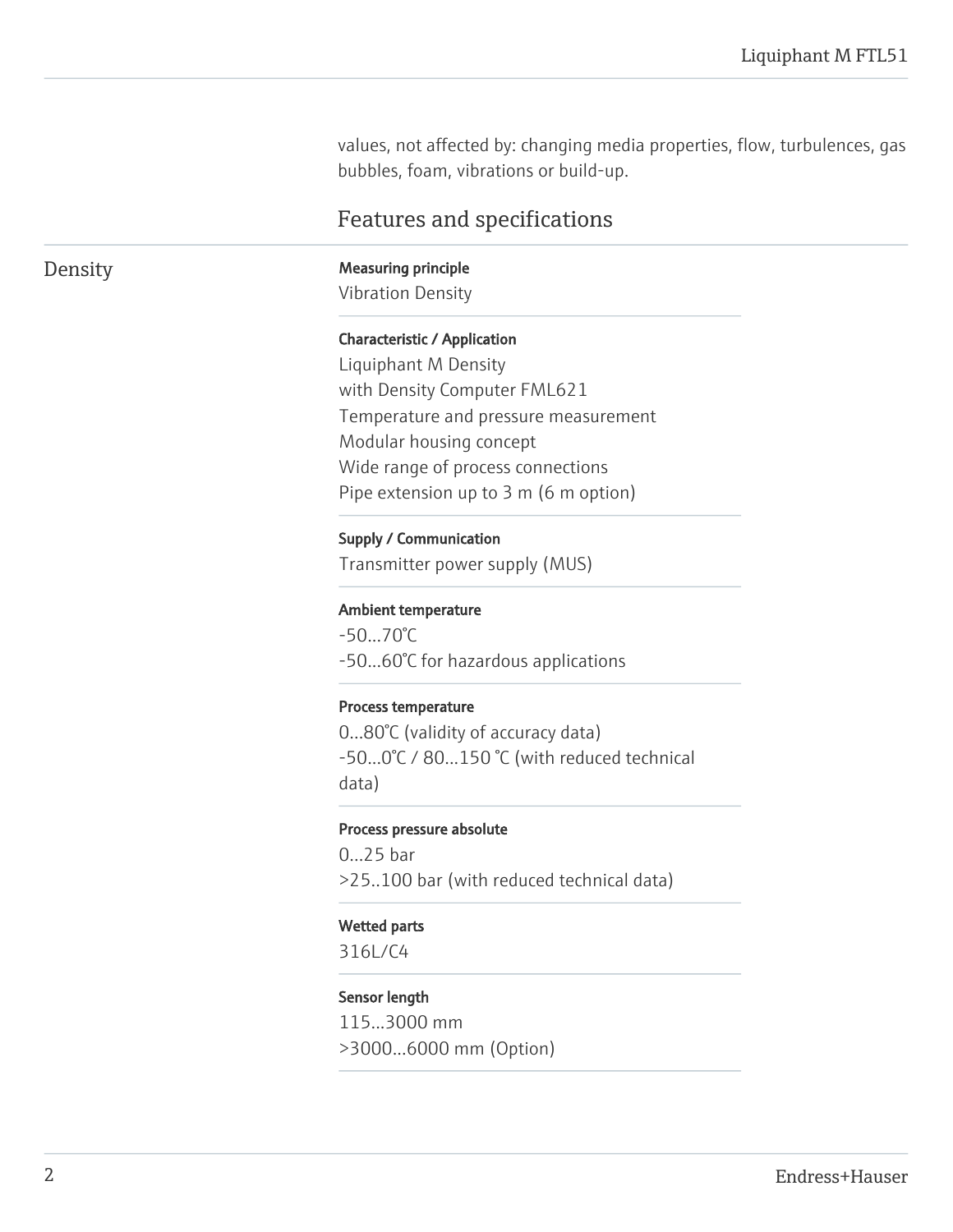# Density

#### **Output**

Pulse

Certificates / Approvals ATEX, FM, CSA C/US, IEC Ex, TIIS, INMETRO, NEPSI

Specialities Commissioning with ReadWin2000

Components Density Computer FML621

Other approvals and certificates SIL2/ SIL3

Point Level / Liquids Measuring principle

Vibration Liquids

### Characteristic / Application

Modular housing concept wide range of process connections Analogue and bus interfaces Extensive certificate range (e.g. Ex,WHG) pipe extension up to 3m (6m option)

### Specialities

Foamdetection Detect a densitychange second line of defense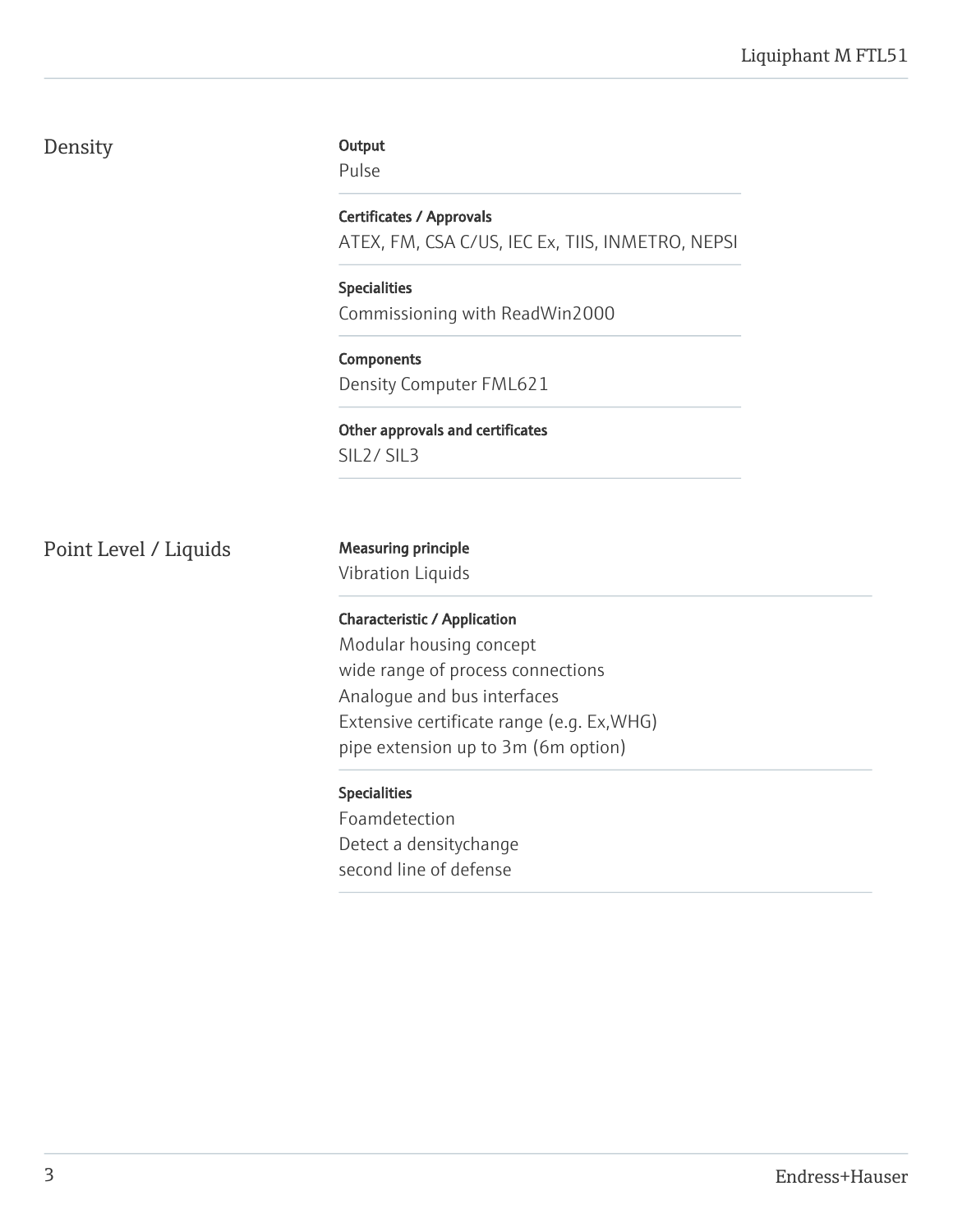# Point Level / Liquids

#### Supply / Communication

PROFIBUS PA 19...253V AC 10...55V DC-PNP 19...253V AC or 10...55V DC 8/16mA, 11...36V DC NAMUR PFM

#### Ambient temperature

-50 °C...+70 °C (-58 °F...+158 °F)

#### Process temperature

-50 °C...+150 °C (-58 °F...+302 °F)

#### Process pressure absolute / max. overpressure limit

Vacuum...100 bar

#### Min. density of medium

 $0.5$ g/cm $3(0.4$ g/cm $3$  optional)

#### Main wetted parts

316L / Alloy

#### Process connection

Thread: G3/4A, G1A, R3/4", R1, NPT3/4, NPT1 Flange: DN25...DN100, ASME 1"...4", JIS 25A...100A

#### Process connection hygienic

Tri-Clamp ISO2852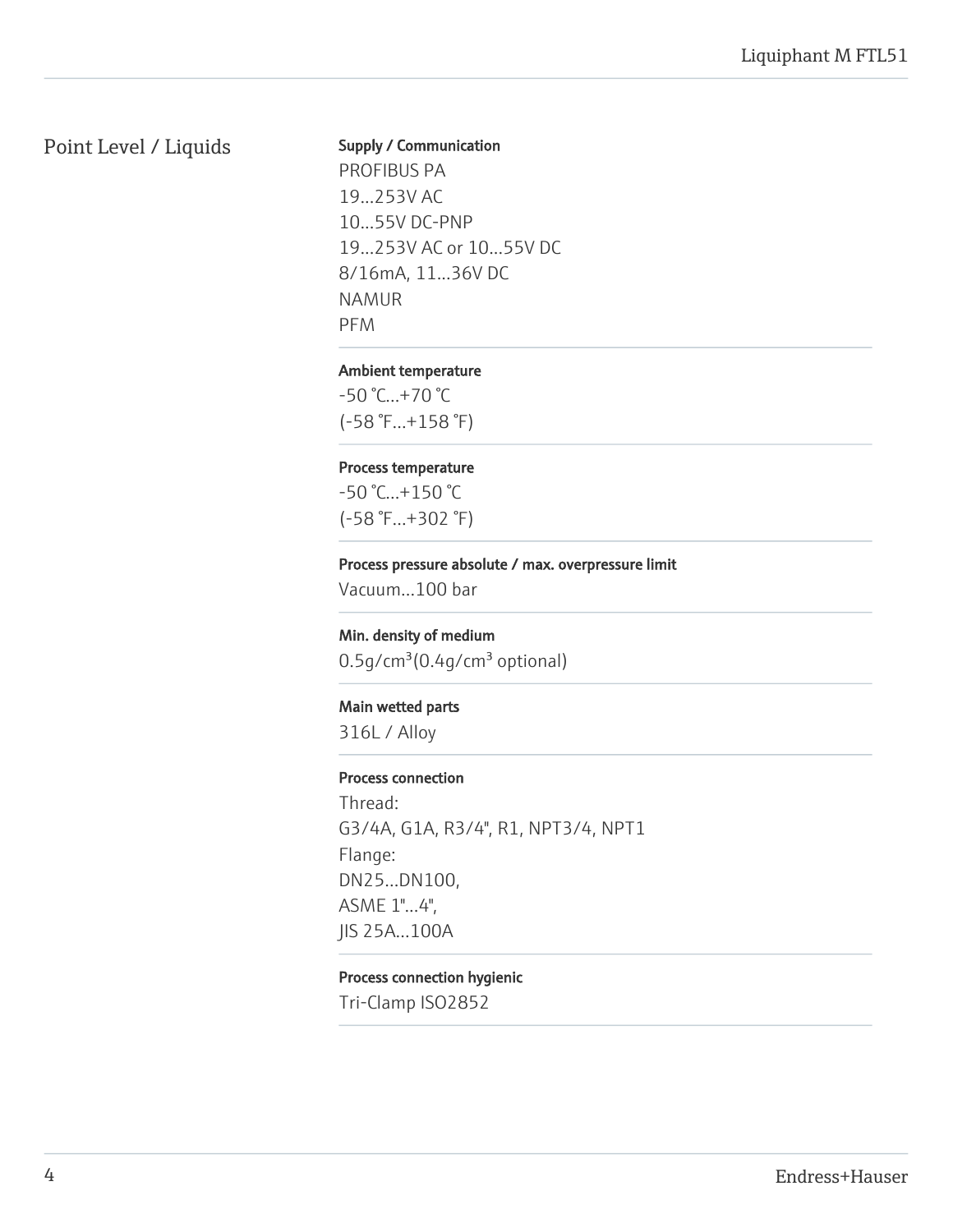# Point Level / Liquids

#### Sensor length

Length 130mm (5.12") (Liquiphant II) 148mm...6000mm (5.83"...236")

#### **Communication**

PROFIBUS PA 19...253V AC 10...55V DC-PNP 19...253V AC bzw 10...55V DC 8/16mA, 11...36V DC NAMUR PFM

#### Certificates / Approvals

ATEX, FM, CSA C/US, IEC Ex, TIIS, INMETRO, NEPSI

#### Safety approvals

SIL2/ SIL3

#### Design approvals

EN 10204-3.1 NACE MR0175, MR0103 ASME B31.3 AD2000

#### Marine approval

GL/ ABS/ DNV

#### **Options**

Heavy duty stainless steel housing mainly for the oil and gas industry

#### **Components**

FTL325P/FTL375P Interface PFM FTL325N/FTL375N Interface NAMUR

#### Successor

Liquiphant FTL51B